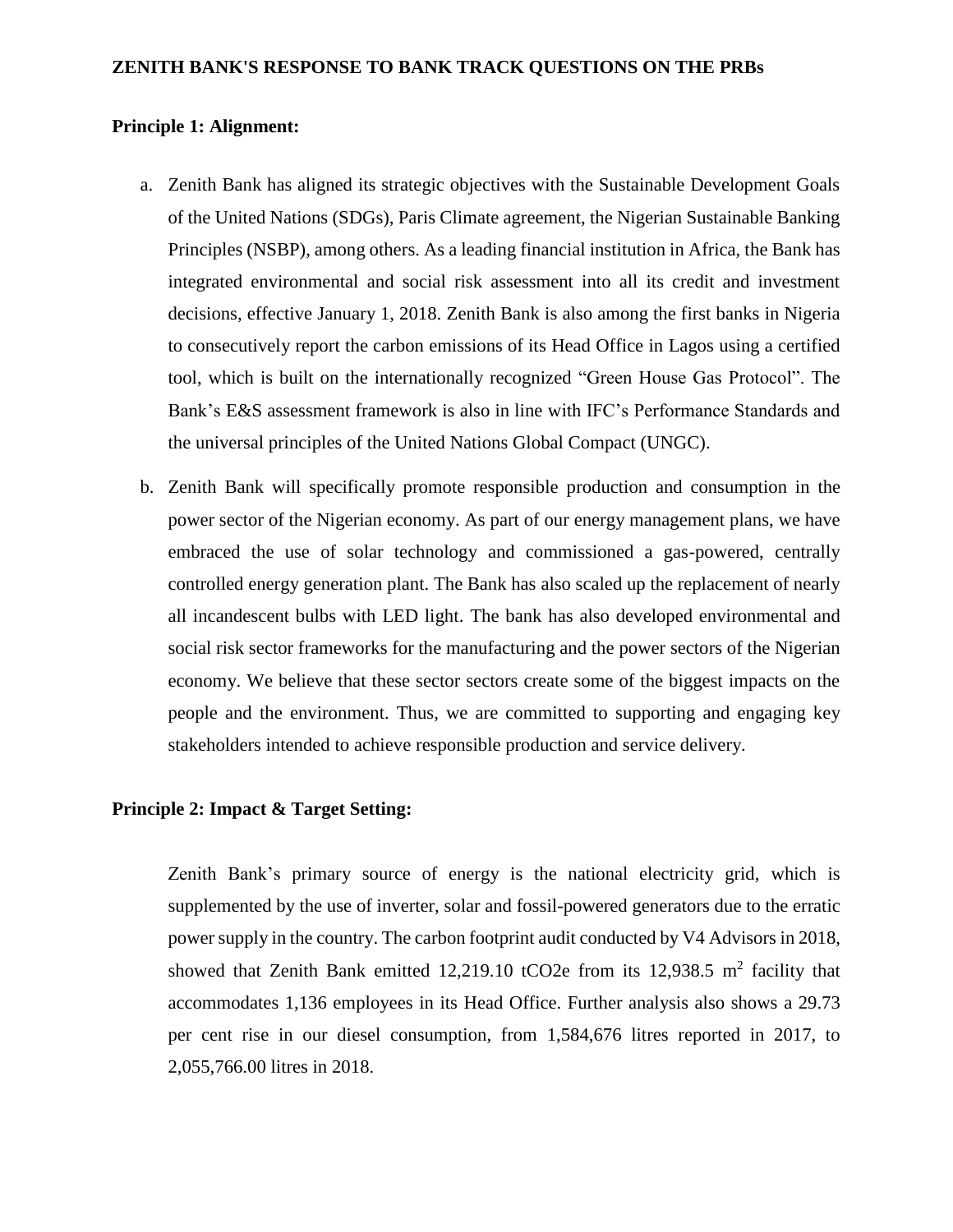Based on our strategic objectives and the analysis of the social, environmental and economic impacts of our business operations and lending activities, Zenith Bank has identified key areas where the bank can create significant positive impacts on the society, the environment and the economy while minimizing the potential (negative) impacts of our operating environment, especially the bank's carbon footprints from energy consumption and waste management:

### **Zenith Bank PRBs Targets:**

- Business Operations Energy Efficiency
- Business operations Efficient Waste Management Strategy
- a. **Business Operations:** Zenith Bank's ultramodern, gas-powered energy plant is nearing completion and will significantly reduce our carbon footprints when it commences operations. This project is estimated to eliminate the use of at least 20 (250kva) generators in all our business offices located in Victoria Island branches.
- b. **Efficient Waste Management Strategy:** As part of efforts to promote environmental responsibility, Zenith Bank will integrate an innovative and efficient waste management strategy into its business operations bank-wide. Specifically, the bank will draw up and progressively implement a comprehensive Waste Management Policy built around the Waste Management philosophy of '3RS' of "Reduce, Reuse and Recycle".

## **Principle 3: Clients & Customers**

- a. The sector identified as a priority for engagement are key players in the power, waste management, and manufacturing sectors of the economy
- b. As a leading financial institution in Africa, the Bank has integrated environmental and social risk assessment into all its credit and investment decisions, effective January 1, 2018. The bank has also developed Environmental and Social Management System, sustainability policy and plan, among others. Accordingly, every major project/investment we finance is categorized as (A, B or C) based on the E&S risks they pose to the bank. We also conduct further E&S due diligence on every Category A & B sectors/industries/projects. Zenith Bank ties E&S conditions and agreed corrective action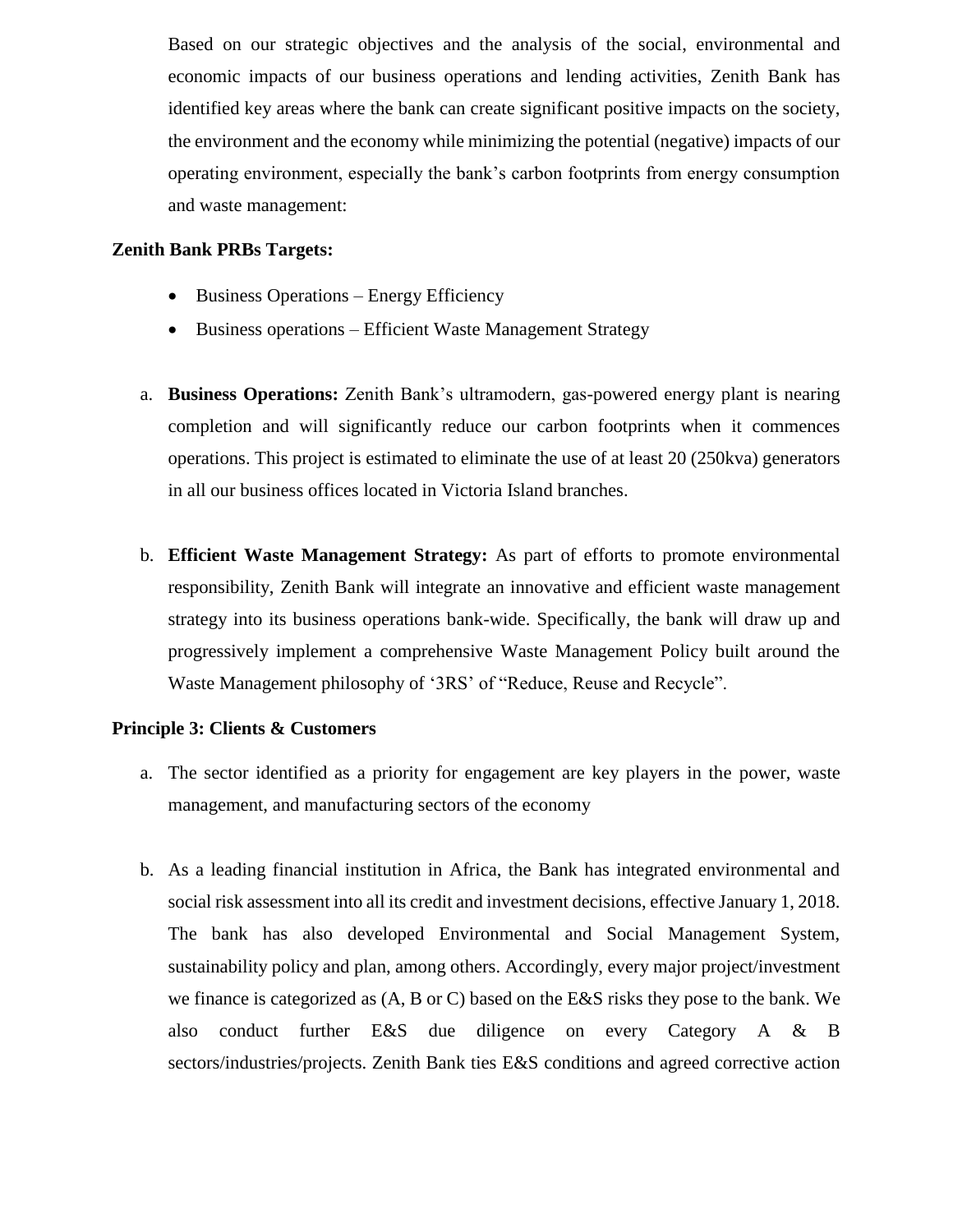plans to offer letters and loan disbursement sheet. The bank also monitors our customers/projects to ensure compliance with agreed E&S conditions.

# **Principle 4: Stakeholders**

- a. As a responsible corporate citizen, our stakeholders occupy a central place in our business strategies. Zenith Bank's key stakeholders comprise individuals, groups and institutions that have a significant influence on the attainment of our business objectives and goals. These include our employees, customers, shareholders and investors, government/regulators, host communities, suppliers/vendors, and the media, among others. The overall goal is to translate the needs of our stakeholders into our strategic objectives, creating shared value and sustainable socio-economic outcomes in the process.
- b. Kindly contact Zenith Sustainability Team via:
	- [Kazeem.aremu@zenithbank.com](mailto:Kazeem.aremu@zenithbank.com)
	- [Sunday.enebeli-uzor@zenithbank.com](mailto:Sunday.enebeli-uzor@zenithbank.com)
	- Felix.egbon@zenithbank.com
	- [Temitope.fasoranti@zenithbank.com](mailto:Temitope.fasoranti@zenithbank.com)
	- zenithsustainability@zenithbank.com

## **Principle 5: Governance & Culture**

- a. Zenith Bank is committed to the Principles for Responsible Banking and will ensure effective governance. Zenith Bank has put in place a Board-level Sustainable Banking Governance Committee known as the Risk Management and Audit Committee, to oversee and drive the Bank's Sustainable Banking goals and objectives, including the Six Principles for Responsible Banking. The bank also have a management level Sustainability Steering Committee (SSC) tasked with the responsibility of overseeing our overall sustainability agenda through regular analyses and reviews of our E&S policies and practices.
- b. Zenith Bank has a Corporate Sustainability & Responsibility (CSR) Unit with the responsibility of managing the day-to-day sustainability, environmental and social issues and policies of the Bank. The Unit reports to the executive management through a line Executive Director.